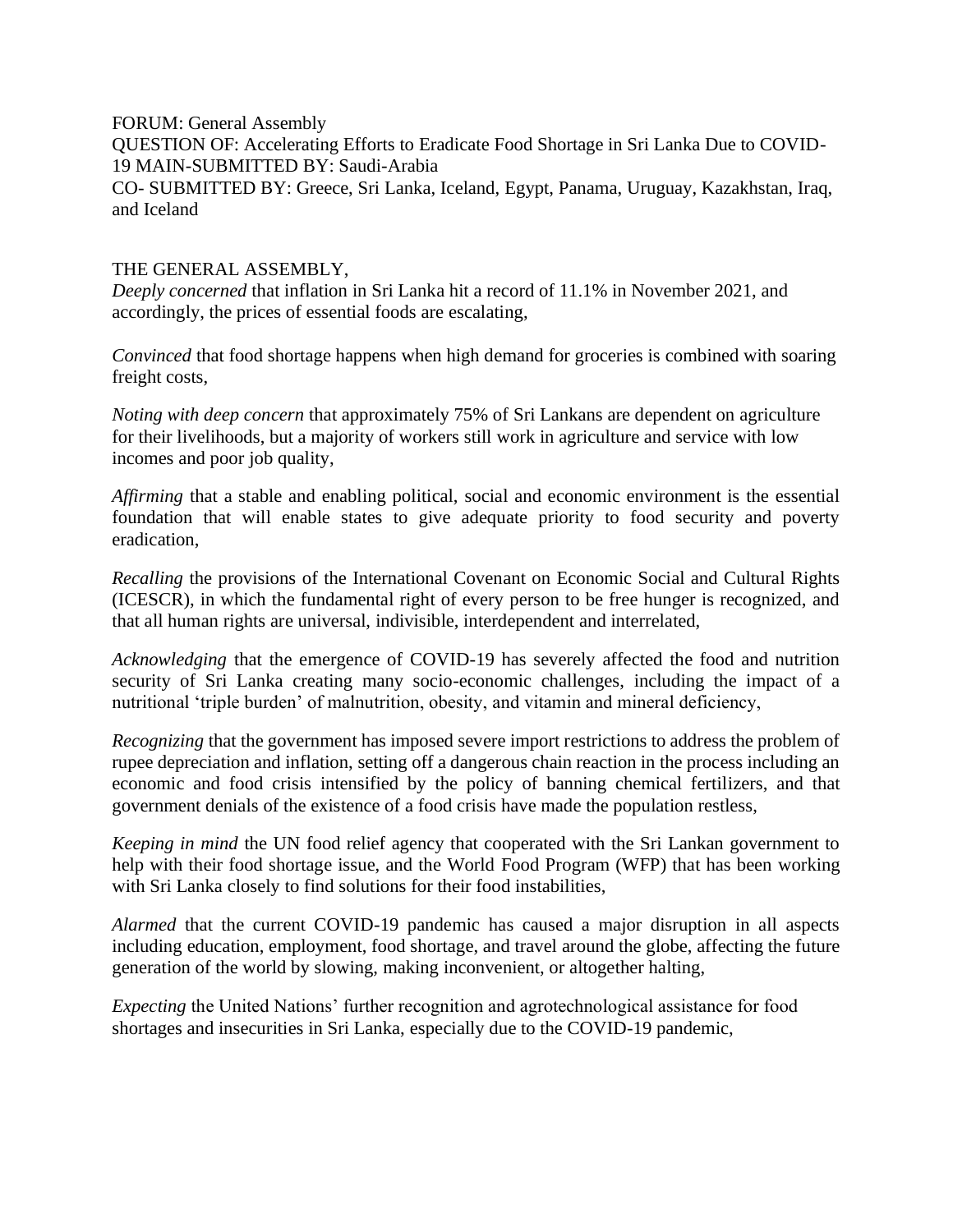- 1. Deplores the initiative of supporting organizations related and unrelated to the cause of supporting the agriculture of Sri Lanka to reduce the food shortage in such ways but not limited to:
	- a. asking the Food and Agriculture Organization of the United Nations (FAO) to collaborate with the Sri Lankan Institution of Nanotechnology to improve agricultural methods by:
		- i. instructing and introducing the usage of reusable nano-technology such as nano pesticides and nano fertilizers,
		- ii. using organic technology like nano zeolites and hydrogels for a better soil quality which will also help farmers in long-term situations with agriculture and farming as they are reusable,
	- b. inviting food/nutrition-related organizations such as the World Food Programme to educate and support farmers and normal citizens about overcoming food shortages by teaching them:
		- i. what organic farming is and how to farm without unaffordable chemical fertilizers,
		- ii. how to maintain a healthy diet with the resources that are relatively abundant,
		- iii. providing Sri Lankan farmers with agriculture resources such as vegetation covers, various types of seeds used for vegetation, and soil washers or cleaners;
- 2. Calls health organizations such as the World Health Organization (WHO) and Centers for Disease Control and Prevention (CDC) to aid Sri Lanka by arranging medical supplies and new Covid restrictions so that farmers can make production as effective as possible by preventing infection among farmers in ways such as but not limited to:
	- a. deploying necessary medical supplies:
		- i. masks (both reusable and disposal),
		- ii. vaccinations,
		- iii. ventilators,
	- b. reducing the number of farmers getting infected using precautionary measures:
		- i. encouraging social distancing with other farmers,
		- ii. reevaluating labor assignments that may require more people to be in close proximity to each other when working,
		- iii. disinfecting the farmers and work area before and after farm work;
- 3. Urges the government of Sri Lanka to increase the awareness among people and to construct laws regulating the amount of food being wasted in order to reduce the food shortage in such ways but not limited to:
	- a. enacting laws and policies to reduce food waste to save more food for people to consume:
		- i. prevent illegal food trading to ensure more food is provided and kept in Sri Lanka rather than other locations that have been traded illegally,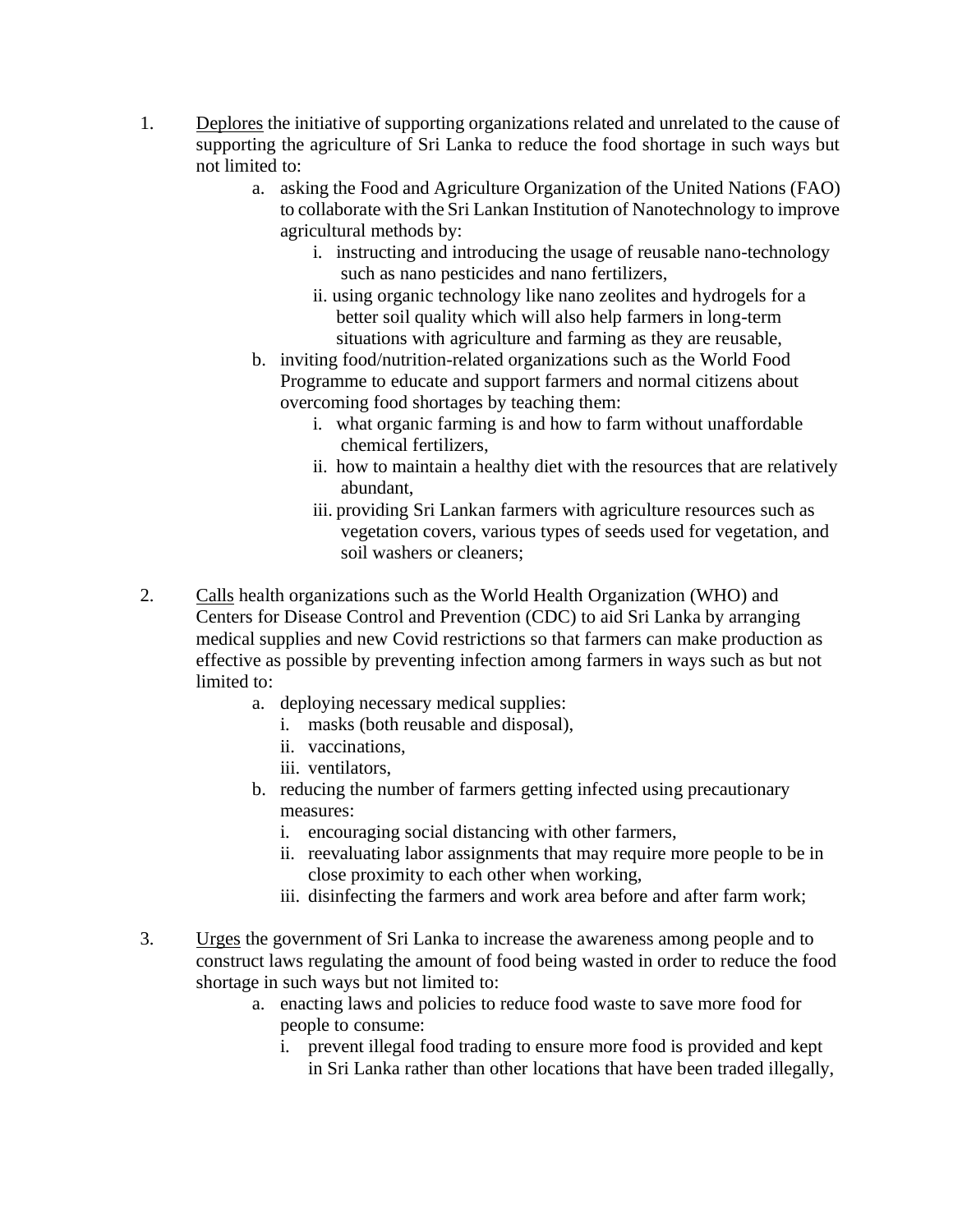- ii. banning food hoarding to make sure that everyone gets a substantial amount of sustenance, rather than food being congested in one area,
- b. subsidizing and creating programs with the intention of imparting more food to Sri Lanka:
	- i. support Non-Governmental Organizations (NGOs) such as the World Food Programme (WFP) to increase the help that they could provide to Sri Lanka by funding future works by monetarily subsidizing future aid projects and missions,
	- ii. create and improve infrastructural programs and projects in Sri Lanka to reduce the food shortage, such as the Country Programming Framework (CPF) and the project focusing on the rehabilitation of degraded agricultural lands in Kandy, Badulla and Nuwara Eliya Districts in the Central Highlands;
- 4. Suggests the government of Sri Lanka to inform and raise awareness on the serious current situation all around the world in such ways but not limited to:
	- a. making social media accounts to spread awareness to people in different regions of the world through ways such as but not limited to:
		- i. using online platforms like Instagram and Facebook to share donation programs to provide financial assistance for citizens that need sustenance, ii.using online advertisements to inform people in other nations about the food struggles in Sri Lanka to encourage individuals to assist,
	- b. utilizing all forms of media in ways such but not limited to:
		- i. broadcasting platforms that will announce the situation in Sri Lanka worldwide,
		- ii. publishing newspapers that show the current malnourished state of affairs in Sri Lanka,
		- iii. creating a website to let people from other nations learn and gather more information about Sri Lanka's food struggles, see
	- c. Encouraging schools to begin or create service projects to add the spread of awareness through possible ways such as:
		- i. Creating a fundraiser to help raise donation money to support an aid organization that assists Sri Lanka in their food struggles such as the World Food Program,
		- ii. Start campaigns to spread the information of the current situation in Sri Lanka through speeches and or events.
- 5. Encourages the government of Sri Lanka to reduce inflation to decrease prices of food to ensure that underprivileged citizens can also have access to nutriment in ways such as but not limited to:
	- a. control wages to reduce inflation pressure:
		- i. raise wages of the government funded companies, in line with inflation,
		- ii. add some stipends that can be earned through work,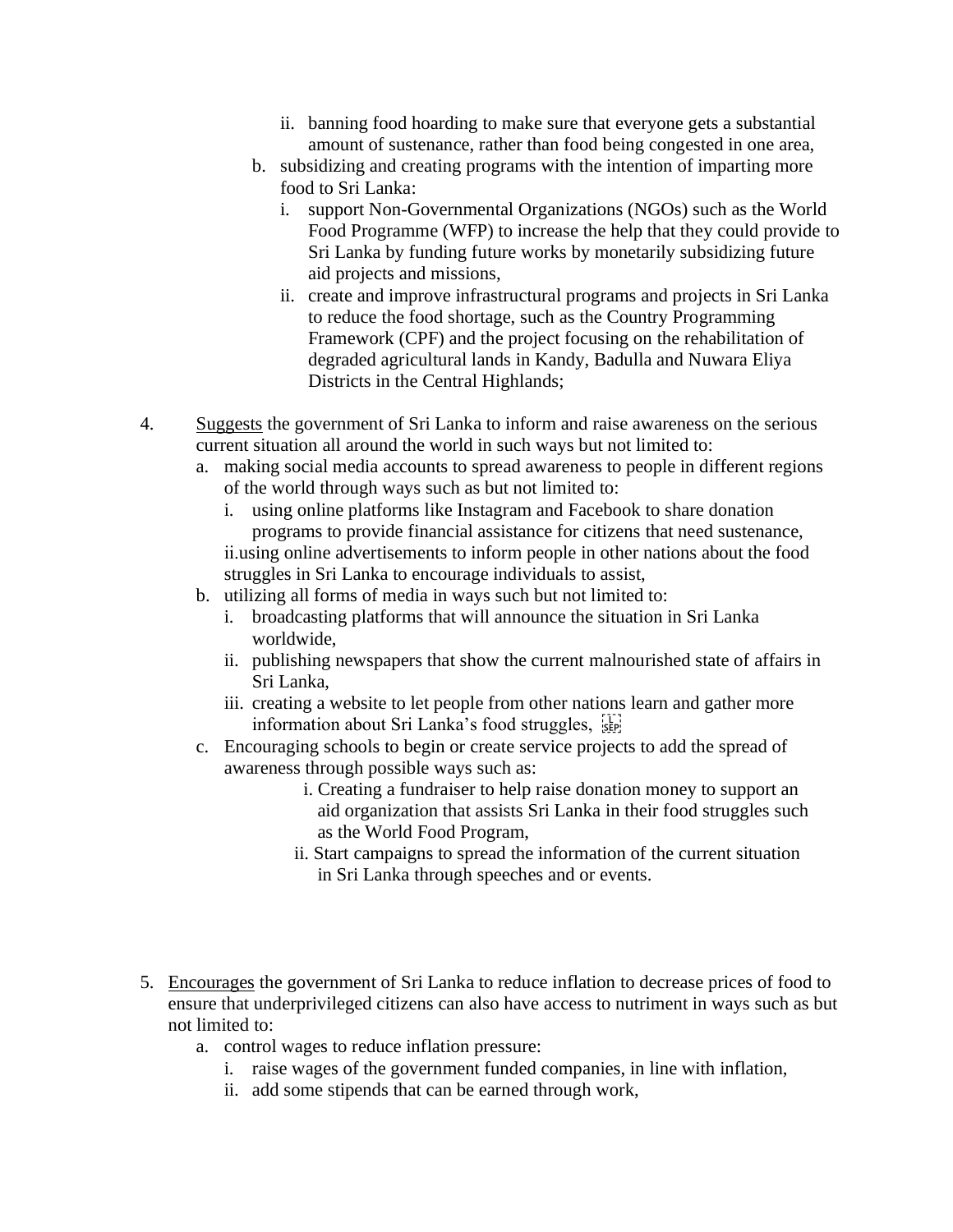- b. applying the Contractionary Monetary Policy, in order to fight food shortage,
	- i. increase the interest rate in order to cut back both businessman and consumer from spending,
	- ii. sell government securities in order to affect the money supply and interest rates, such as treasury bills, capital bonds and state development bonds;
- 6. Notes that the global food supply chain has created several significant issues resulting in about a quarter of Sri Lanka's food production going uneaten, so must develop a system that is both beneficial, efficient, and stable in ways such as but not limited to:
	- a. strengthen the resilience of vulnerable rural communities in nations dependent on food supply chains to natural shocks and climate risks such as but not limited to:
		- i. improve access to climate forecasts and resources,
		- ii. prepare for recurring climate-induced shocks,
	- b. make time for the recovery of the food supply chain by:
		- i. removing import restrictions and banning fertilizer policies to alleviate food shortages,
		- ii. reducing too many intermediaries in the food supply chain to improve the efficiency of the food system,
	- c. prevent the rise of agricultural prices by:
		- i. shortening the high mileage of food to reduce costs and prevent further damage to products on the way,
		- ii. establishing field level warehousing and cold storage facilities to prevent the price rise of agricultural products caused by weather fluctuations,
		- iii. providing access to sufficient market information and supply and demand data, and giving farmers correct planting instructions;
- 7. Requests food, drinks, and other sustenance-related resources from More Economically Developed Countries (MEDC) and the Food and Agriculture Organization with a surplus number of the aforementioned supplies,
	- a. donating food to charity organizations and have missionaries and other charity organizations to go to Sri Lanka and feed the starving people in ways such as but not limit to:
		- i. have people of organizations such as UNICEF go on more aid trips and focus on donations relating to Sri Lanka food shortage,
		- ii. hold a petition for several countries by UNICEF to sign and agree for their government to take action to help the Sri Lankans,
	- b. sending human resources from the Food and Agricultural Organization (FAO) and agronomy machines from other nations to Sri Lanka, which bring efficiency in gathering and growing produce by generating:
		- i. skilled workers who are educated in the studies of agriculture,
		- ii. professional food experts who will be able to divulge others with information and aid regarding cultivation,
		- iii. farming machines which will be able to harvest or produce food more efficiently;